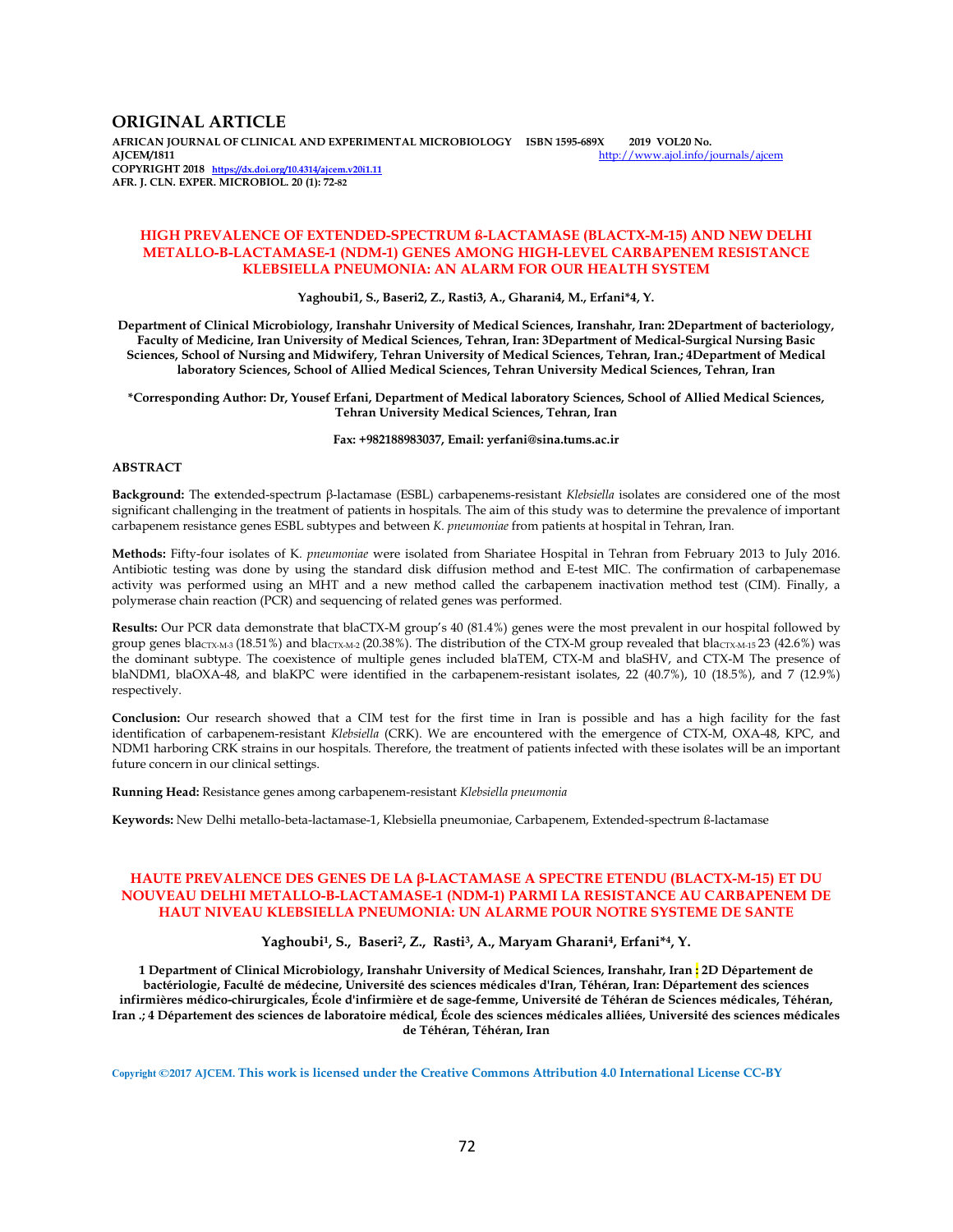**\* Auteur correspondant: Dr Yousef Erfani, Département des sciences de laboratoire médical, École des sciences médicales connexes, Université des sciences médicales de Téhéran, Téhéran, Iran** 

**Fax: +982188983037, Email: yerfani@sina.tums.ac.ir** 

#### **ABSTRAIT**

**Contexte: Les isolats de Klebsiella résistants aux carbapénèmes à β-lactamase à spectre étendu (BLSE) sont considérés comme l'un des défis les plus importants dans le traitement des patients en milieu hospitalier. Le but de cette étude était de déterminer la prévalence d'importants sous-types de BLSE de gènes de résistance au carbapénème et entre K. pneumoniae chez des patients hospitalisés à Téhéran, en Iran** 

**Méthodes: Cinquante-quatre isolats de K. pneumoniae ont été isolés de l'hôpital Shariatee de Téhéran de février 2013 à juillet 2016. Le test des antibiotiques a été réalisé à l'aide de la méthode de diffusion sur disque standard et du test EIC MIC. La confirmation de l'activité de la carbapénémase a été réalisée à l'aide d'un MHT et d'une nouvelle méthode appelée test de la méthode d'inactivation du carbapénème (CIM). Enfin, une réaction en chaîne de la polymérase (PCR) et le séquençage de gènes apparentés ont été réalisés.** 

**Résultats: Nos données de PCR démontrent que les 40 gènes du groupe blaCTX-M (81,4%) étaient les plus prévalents dans notre hôpital, suivis des gènes du groupe blaCTX-M-3 (18,51%) et blaCTX-M-2 (20,38%). La distribution du groupe CTX-M a révélé que blaCTX-M-15 23 (42,6%) était le sous-type dominant. La coexistence de plusieurs gènes comprenait blaTEM, CTX-M 14 et blaSHV, et CTX-M). La présence de blaNDM1, de blaOXA-48 et de blaKPC a été identifiée dans les isolats résistants au carbapénème, 22 (40,7%), 10 (18,5%) et 7 (12,9%) respectivement.** 

**Conclusion: nos recherches ont montré qu'un test CIM pour la première fois en Iran est possible et dispose d'une grande facilité d'identification rapide de Klebsiella (CRK) résistant au carbapénème. Nous sommes confrontés à l'émergence de souches CTK-M, OXA-48, KPC et NDM1 hébergeant des souches CRK dans nos hôpitaux. Par conséquent, le traitement des patients infectés par ces isolats constituera une préoccupation future importante dans nos environnements cliniques.** 

**Running Head: Gènes de résistance parmi la pneumonie à Klebsiella résistante au carbapénème** 

**Mots-clés: métallo-bêta-lactamase-1 de New Delhi, Klebsiella pneumoniae, carbapénème, ß-lactamase à spectre étendu** 

## **INTRODUCTION**

In recent years, the use of third-generation cephalosporin (TGC) has led to the promotion of a selection of β-lactamase producer bacteria that performs a hydrolysis of TGC, especially the oxyimino-cephalosporins [1,31] .These enzymes, capable of hydrolyzing the newer β-lactams, are referred to as extended-spectrum β-lactamases (ESBLs) [1,2]. At hospital sites, ESBL K. pneumoniaeresistant isolates are becoming an emerging public health concern. The ESBL-producing isolates of Klebsiella. spp. (ESBL-K) have been involved in several outbreaks of nosocomial infections throughout Asia [ 3], including Iran [4,32 ], the United States of America [5], the Far East, and Europe [ 6]. Recently, bla<sub>CTX-M</sub>-related genes have appeared as the leading type of ESBLs in many parts of the world, including Asia, Europe [7], the United States [8], and South America [9]. On the basis of amino acid sequence, more than 60 variants that include CTX-M-45, CTX-M-25, CTX-M-9, CTXM-8, CTX-M-2, and CTX-M-1 [10]. These Klebsiella ESBL-producing isolates may be have. TEM, SHV, and CTX-M-βlactamases [10]. ESBL-K strains are prevalent in Tehran hospitals, but relatively little data are available about β-lactamase genes. Moreover, carbapenem antibiotics are useful for treating infections caused by ESBL-producing gram-negative

bacteria. In recent years, carbapenem resistance is considered one of the most significant challenges in the treatment of patients in hospitals. The rapid spread of the carbapenem-hydrolyzing β-lactamase KPC between Klebsiella isolates CR in the Tehran region has turned alarming. Treatment of infection caused by this pathogen has become a matter of significant challenge in hospitals in Iran due to its high levels of resistance to virtually all classes of antibiotics. Therefore, the identification of KPC resistance is important for the appropriate choice of antibiotic treatment in addition to infection control measures to thwart the distribution of resistant Klebsiella strains in hospital settings. The aim of this study was to determine the prevalence of ESBL subtypes and important carbapenem resistance genes (KPC/OXA-48/NDM1) among Klebsiella cultured from patients at a hospital in Tehran, Iran.

## **MATERIALS AND METHODS**

#### **Bacterial strains**

The present work is a descriptive cross-sectional study carried out from August 2013 to July 2016. Fifty-four high-level resistant isolates of *K. pneumoniae*  were obtained from Shariatee Hospital in Tehran between February 2013 and July 2016. The *K.*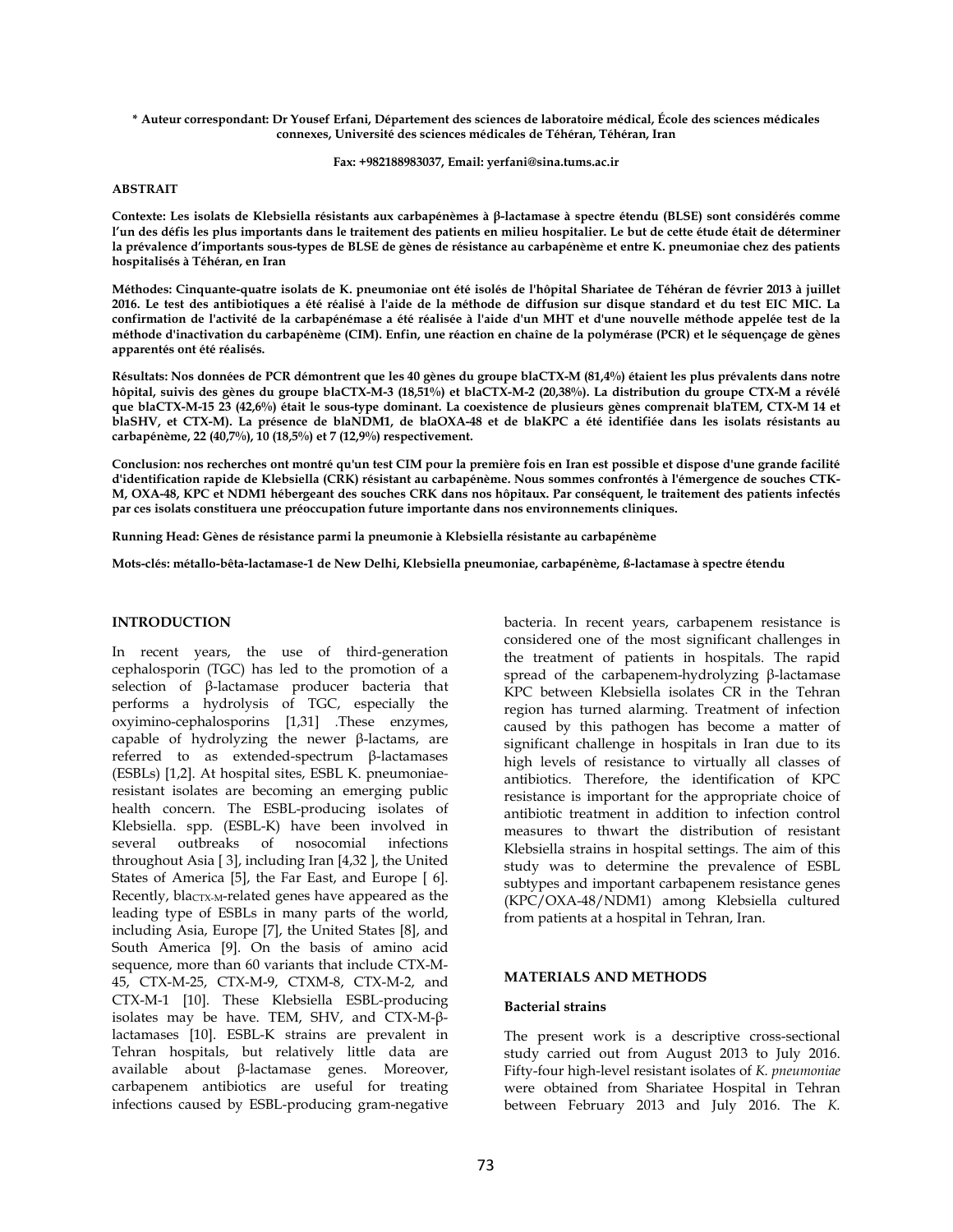*pneumoniae* 7881 strain containing the blaSHV and blaTEM genes was used as a control. The samples yielding the isolates were obtained from different wards, including the ICU and ICU General, Neurology, Internal ICU, Post HSCT, Posthematopoietic Stem Cell Transplantation, BAL (Bonchoalveolar lavage), Blood, Hematology, Oncology, Emergency, and Gland wards. Antibiotic susceptibility was checked as recommended by the Clinical and Laboratory Standards Institute (CLSI) procedure [11]: Ceftriaxone (CRO: 30 µg), Ceftazidime (CAZ: 30 µg), Cefotaxime (CTX: 30 µg), Imipenem (IMP: 10µg), Meropenem, Ampicillinsulbactam, (ZOX: 30 µg), Gentamicin (GM: 10 µg), Amikacin (AN: 30 µg), Ciprofloxacin (CIP: 5 µg) (BBL), and K. pneumoniae ATCC 700603 were applied as the control in all tests. The Minimum Inhibitory Concentrations (MICs) of Imipenem (IMP: 10 µg) (MAST, Merseyside, UK) against isolates showing reduced susceptibility to this carbapenem was determined using the E-test MIC assay. Antibiotic susceptibility testing was performed as recommended by the Clinical Laboratory Standards Institute (CLSI) guideline and, using disks, Escherichia coli 25922 was applied as a control. The MICs for Cp, IMP, MP CAZ, and CRO were determined by the E-test method according to CLSI guidelines. Isolates exhibiting MIC ≥4 µg were screened for the production of ESBL.

# **Modified Hodge Testing (MHT)**

The confirmation of carbapenemase activity was done using an MHT as previously stated [11]. The K. pneumonia, a positive control MHT Positive Klebsiella pneumoniae ATCC1705, and MHT Negative Klebsiella pneumoniae ATCC1706 were used as a positive control. In plates, the presence of a distorted or clover leaf-shaped inhibition zone was considered as positive for carbapenemase-producing isolates, as recommended by the document M100-S24 of the Clinical and Laboratory Standards Institute methods [11,12].

## **Carbapenem Inactivation Method Test (CIM)**

The CIM was performed as previously stated with brief changes [3]. The isolates were cultured on MHA (Mueller-Hinton agar) plates and a full 12-µl inoculation loop of each strain was immersed in 420 µl of sterile distilled water, and an active susceptibility meropenem disc (MEM) was homogenized in the solution. After two hours incubation at 35°C, the disk was detached and placed on an MHA plate inoculated with a suspension of OD595 1.25 (correlates with a McFarland value of 0.5) standard of susceptible E. coli indicator strain ATCC 25922 with a sterile cotton swab. Finally, incubation of the plate was done at 35°C for 24 h. The results of the test were surveyed after overnight incubation: The inhibition zone in plates around each disk was measured. Plates with inhibition circles <10 mm in diameter were considered to indicate CIM positivity [13-15].

## **Polymerase chain reaction amplification (PCR) and DNA sequence analysis**

The total genomic DNA from the clinical isolates was extracted by the boiling method: four colonies of each isolate in 600 ml of distilled water for 12 min. and centrifuged at 11,000 rpm for 12 min. The supernatant was used for the PCR test. PCR amplification was performed using the specific primers for the blaKPC family, Uni-KPC-F (5'- ATGTCACTGTATCGCCGTCT-3') and Uni-KPC-R (5'-TTACTGCCCGTTGACGCCC-3') genes as previously described(16). PCR amplification and primers for the detection of blaCTX-M, blaTEM, blaSHV, blaKPC, blaOXA-48-like, blaNDM, blaVIM, and blaIMP genes was carried out as previously described by Hosseinzadeh et al. and Fursova et al [17,18,33,34]. The sequences were aligned and compared using the online BLAST software, (BLAST http: //www.ncbi.nlm. nih.gov).

# **RESULTS**

Of the eight available antibiotics, the most effective was colisitin (100% of the strains were susceptible). The results of the antimicrobial susceptibility test are shown in Table 1. Distribution of collected samples included BAL 22 (40.7%), Wound 5 (9.2%), Urine 9 (16.6%), Blood 9 (16.6%), Plural 3 (5.5%), Sputum 4 (7.4%), Abscess 1 (1.8%), and Abdominal 1 (1.8%) (Fig.4). Klebsiella spp. was detected in 25.9% (n=14) isolates in the <50 years age group and 70.0% (40) isolates in the ≥ 50 years age group, but this difference was not statistically significant ( $P > 0.05$ ). Thirty-one (57.4%) males and 23 (42.5%) females were infected with Klebsiella (Fig.3). Isolates with positive results of the carbapenem inactivation method test (CIM) and modified Hodge testing (MHT) were considered carbapenem-resistant. MIC results for five antibiotics Cp, IMP, MP, CAZ, and CRO showed a high level of resistance (MIC≥4). The phenotypic confirmatory test showed that among the 54 isolates, 54 (100%) were ESBL producers (14). The PCR test of the ESBLproducing isolates showed that TEM 24 (44.4%) isolates were positive for the bla<sub>TEM</sub> gene, 40 (80.1%) positive for the blactx- $\mu$  groups, and 30 (55.6%) isolates had the bla<sub>SHV</sub> gene. Moreover, the SHV types were characterized as SHV-27, SHV-11, and SHV-1.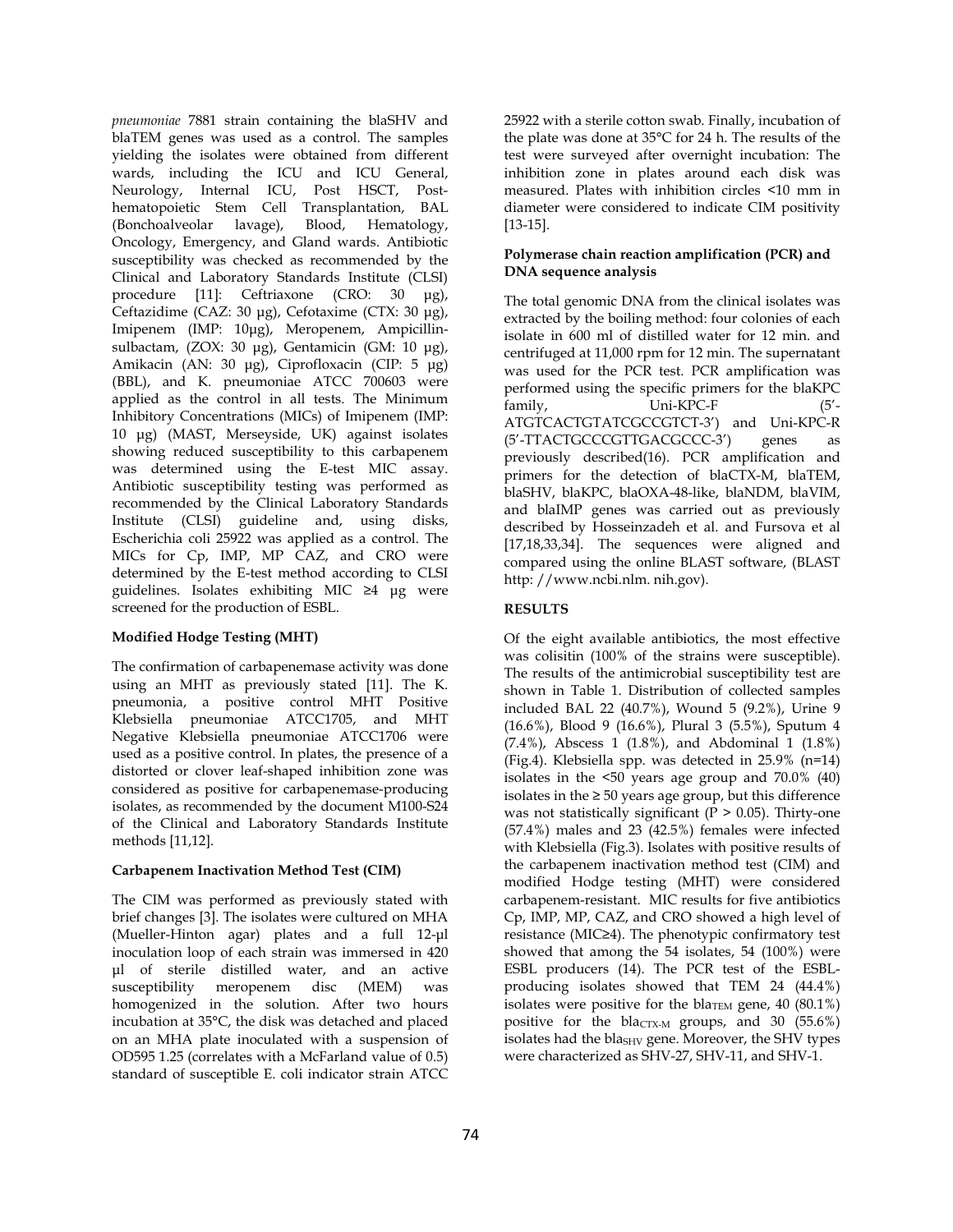|                         |                           | MIC value $(\mu g/ml)$<br>Gene<br>Isolatio<br>Se<br>Site of<br>Hospital<br>Ag<br>Stra |                  |                   |   |    |                        |                          |                  |         |        |         | <b>Phenotypic Tests</b> |                 |              |              |
|-------------------------|---------------------------|---------------------------------------------------------------------------------------|------------------|-------------------|---|----|------------------------|--------------------------|------------------|---------|--------|---------|-------------------------|-----------------|--------------|--------------|
| N                       | CP<br>Gen<br>es           | <b>ESBL</b>                                                                           | in               | Isolation         | x | e  | n date<br>Date         | unit                     | $\mathbf C$<br>p | IM<br>P | М<br>P | CA<br>z | CR<br>$\mathbf 0$       | <b>DDS</b><br>т | <b>CIM</b>   | <b>MHT</b>   |
| $\mathbf{1}$            | bla<br>$NDM-1$            | blaCTX<br>-M15                                                                        | kleb<br>pne      | <b>BAL</b>        | М | 26 | Decemb<br>er /2016     | Internal<br>ICU          | 8                | 32      | 24     | 192     | 12                      | Positi<br>ve    | Positiv<br>e | Positiv<br>e |
| $\overline{2}$          | bla<br>ND<br>M-1          | blaCTX<br>-M15                                                                        | Kle<br>b<br>spp. | BAL               | F | 71 | Novemb<br>er/2016      | ICU<br>General           | 24               | 32      | 32     | 192     | 16                      | Positi<br>ve    | Positiv<br>e | Positiv<br>e |
| 3                       | bla<br>ND<br>M-1          | blaCTX<br>-M15                                                                        | kleb<br>pne      | BAL               | M | 14 | Novemb<br>er/2016      | Neurolo<br>gy            | 12               | 32      | 32     | 192     | 32                      | Positi<br>ve    | Positiv<br>e | Positiv<br>e |
| $\overline{\mathbf{4}}$ | bla<br><b>ND</b><br>$M-1$ | blaCTX<br>-M15                                                                        | Kle<br>b<br>spp. | Wound             | F | 51 | Novemb<br>er/2016      | Neurolo<br>gy            | 32               | 32      | 32     | 256     | 32                      | Positi<br>ve    | Positiv<br>e | Positiv<br>e |
| 5                       | bla<br>kpc                | blaCTX<br>$-M15$                                                                      | kleb<br>pne      | Urine             | М | 59 | Decemb<br>er/2016      | Urology                  | 24               | 24      | 32     | 256     | 24                      | Positi<br>ve    | Positiv<br>e | Positiv<br>e |
| 6                       | bla<br>kpc                | blaCTX<br>-M15                                                                        | Kle<br>b<br>spp. | <b>BAL</b>        | М | 62 | Decemb<br>er/2016      | Oncolog<br>y             | 32               | 32      | 24     | 256     | 32                      | Positi<br>ve    | Positiv<br>e | Positiv<br>e |
| $\overline{7}$          |                           | blaCTX<br>$-M15$                                                                      | kleb<br>pne      | Wound             | M | 90 | Decemb<br>er /2016     | Internal<br>ICU          | 12               | 32      | 32     | 256     | 16                      | Positi<br>ve    | Positiv<br>e | Positiv<br>e |
| 8                       |                           | blaCTX<br>-M15                                                                        | kleb<br>pne      | BAL               | F | 69 | Decemb<br>er /2016     | Internal<br>ICU          | 12               | 32      | 32     | 192     | 32                      | Positi<br>ve    | Positiv<br>e | Positiv<br>e |
| 9                       |                           | blaCTX<br>-M15                                                                        | Kle<br>b<br>spp. | <b>BAL</b>        | M | 75 | Decemb<br>er /2016     | CCU<br>(Heart)           | 24               | 32      | 32     | 128     | 24                      | Positi<br>ve    | Positiv<br>e | Positiv<br>e |
| 10                      | bla<br><b>ND</b><br>$M-1$ | blaCTX<br>-M2                                                                         | kleb<br>pne      | <b>BAL</b>        | M | 86 | Novemb<br>er/2016      | Urology                  | 24               | 32      | 32     | 192     | 32                      | Positi<br>ve    | Positiv<br>e | Positiv<br>e |
| 11                      | bla<br>kpc                | blaCTX<br>-M15                                                                        | Kle<br>b<br>spp. | <b>BAL</b>        | F | 75 | Novemb<br>er/2016      | Glands                   | 32               | 24      | 32     | 256     | 24                      | Positi<br>ve    | Positiv<br>e | Positiv<br>e |
| 12                      | bla<br>kpc                | blaCTX<br>-M15                                                                        | Kle<br>b<br>oza  | <b>Blood</b>      | F | 90 | Decemb<br>er /2016     | General<br>Internal      | 32               | 32      | 32     | 256     | 32                      | Positi<br>ve    | Positiv<br>e | Positiv<br>e |
| 13                      | bla<br>ND<br>$M-1$        | blaCTX<br>-M15                                                                        | Kle<br>b<br>spp. | <b>BAL</b>        | М | 72 | Decemb<br>er/2016      | ICU<br>General           | 32               | 32      | 32     | 256     | 32                      | Positi<br>ve    | Positiv<br>e | Positiv<br>e |
| 14                      | bla<br>kpc                | blaCTX<br>-M15                                                                        | Kle<br>b<br>spp. | Wound             | M | 53 | Decemb<br>er/2016      | Oncolog<br>y             | 32               | 32      | 24     | 256     | 32                      | Positi<br>ve    | Positiv<br>e | Positiv<br>e |
| 15                      | bla<br>OXA<br>-48         | blaCTX<br>-M15                                                                        | Kle<br>b<br>spp. | Sputume           | М | 76 | Decemb<br>er/2016      | General<br>Internal      | 24               | 32      | 32     | 192     | 24                      | Positi<br>ve    | Positiv<br>e | Positiv<br>e |
| 16                      |                           | TEM,S<br>HV                                                                           | Kle<br>b<br>spp. | Wound             | М | 65 | Decemb<br>er /2016     | Oncolog<br>y             | 32               | 32      | 24     | 256     | 32                      | Positi<br>ve    | Positiv<br>e | Positiv<br>e |
| 17                      | bla<br>ND<br>$M-1$        | blaCTX<br>-M3                                                                         | Kle<br>b<br>spp. | BAL               | М | 68 | Decemb<br>er /2016     | Neurolo<br>gy            | 12               | 24      | 32     | 192     | 32                      | Positi<br>ve    | Positiv<br>e | Positiv<br>e |
| 18                      | bla<br>OXA<br>$-48$       | blaCTX<br>$-M15$                                                                      | kleb<br>pne      | Sputume/tr<br>ach | M | 86 | Decemb<br>er/2016      | General<br>Internal      | 12               | 32      | 32     | 256     | 24                      | Positi<br>ve    | Positiv<br>e | Positiv<br>e |
| 19                      | bla<br>ND<br>$M-1$        | blaCTX<br>-M3                                                                         | Kle<br>b<br>spp. | <b>Blood</b>      | M | 64 | Decemb<br>er /2016     | ICU<br>General           | 24               | 32      | 32     | 256     | 32                      | Positi<br>ve    | Positiv<br>e | Positiv<br>e |
| 20<br>G                 | Ĭ.                        | blaCTX<br>-M15                                                                        | kleb<br>pne      | BAL               | F | 59 | August<br>/2015        | ICU<br>General           | 24               | 32      | 32     | 256     | 32                      | Positi<br>ve    | Positiv<br>e | Positiv<br>e |
| 21                      | -                         | TEM,S<br>HV                                                                           | Kle<br>b<br>spp. | Urine             | F | 55 | October/<br>2015       | Oncolog<br>у             | 32               | 24      | 32     | 256     | 24                      | Positi<br>ve    | Positiv<br>e | Positiv<br>e |
| 22                      | bla<br><b>OXA</b><br>-48  | blaCTX<br>-M2                                                                         | Kle<br>b<br>spp. | <b>Blood</b>      | F | 37 | Septem<br>ber/<br>2015 | Neurolo<br>gy<br>surgery | 32               | 32      | 32     | 192     | 24                      | Positi<br>ve    | Positiv<br>e | Positiv<br>e |
| 23                      |                           | blaCTX<br>-M15                                                                        | kleb<br>pne      | Abscess           | F | 16 | Septem<br>ber/<br>2015 | Oncolog<br>y             | 32               | 24      | 32     | 256     | 32                      | Positi<br>ve    | Positiv<br>e | Positiv<br>e |
| 24                      | bla                       | blaCTX                                                                                | kleb             | Urine             | F | 64 | October/               | General                  | 32               | 32      | 32     | 256     | 24                      | Positi          | Positiv      | Positiv      |

# **TABLE 1: THE DETAILED RESULTS OF CARBAPENEM-RESISTANT ISOLATES**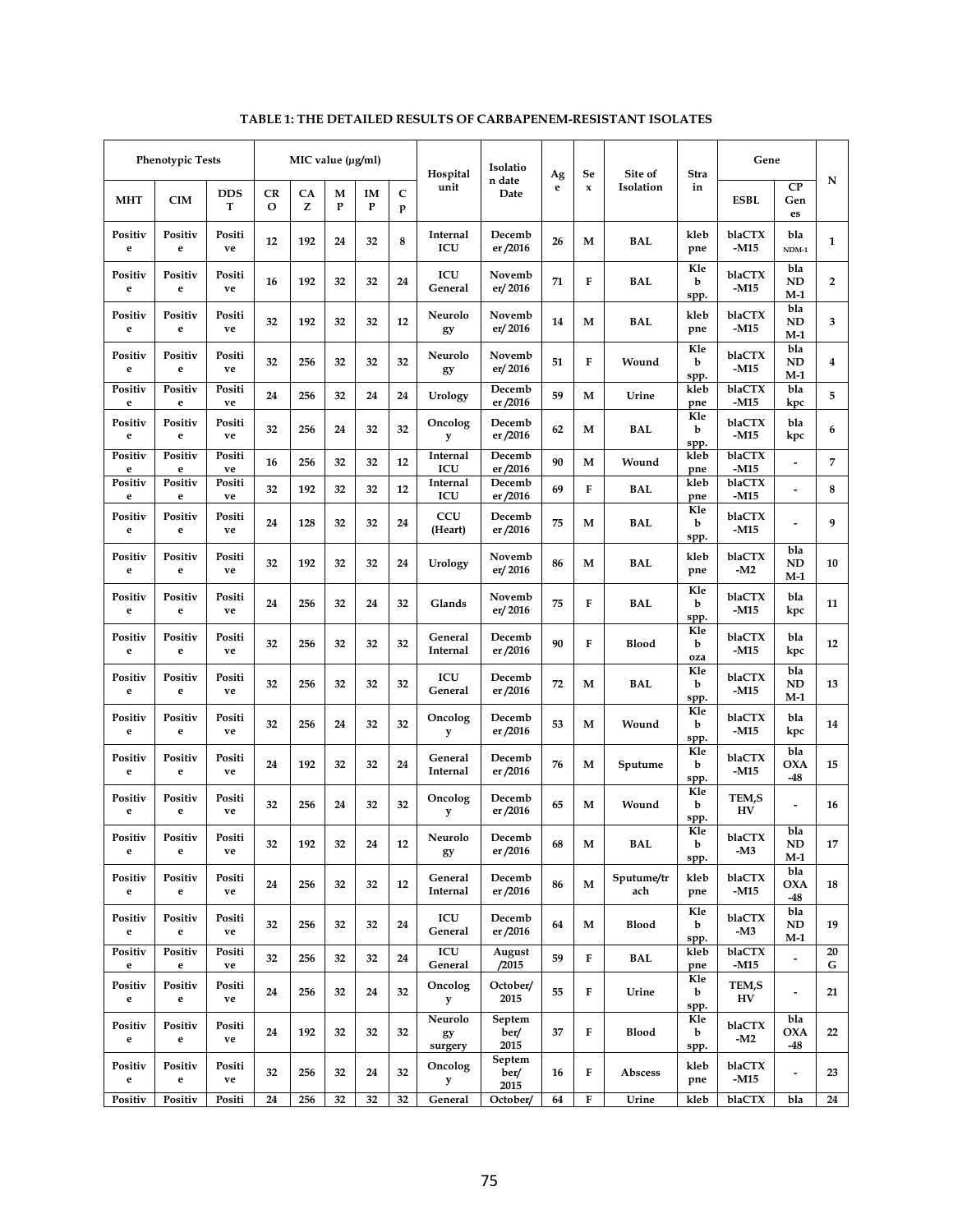| e                      | e            | ve           |    |     |    |    |    | Internal                 | 2015                   |    |   |                 | pne              | -M3                     | <b>ND</b><br>M-1           |    |
|------------------------|--------------|--------------|----|-----|----|----|----|--------------------------|------------------------|----|---|-----------------|------------------|-------------------------|----------------------------|----|
| Positiv<br>$\mathbf e$ | Positiv<br>e | Positi<br>ve | 24 | 192 | 24 | 24 | 24 | General<br>Internal      | October/<br>2015       | 70 | F | <b>BAL</b>      | kleb<br>pne      | blaCTX<br>-M15          | bla<br><b>ND</b><br>M-1    | 25 |
| Positiv<br>$\mathbf e$ | Positiv<br>e | Positi<br>ve | 24 | 256 | 32 | 32 | 32 | ICU<br>nerves            | October/<br>2015       | 32 | F | Urine           | kleb<br>pne      | blaCTX<br>-M3           | bla<br><b>OXA</b><br>$-48$ | 26 |
| Positiv<br>e           | Positiv<br>e | Positi<br>ve | 32 | 256 | 32 | 32 | 12 | ICU<br>General           | October/<br>2015       | 70 | F | BAL             | Kle<br>b<br>spp. | TEM,S<br>HV             | bla<br>ND<br>M-1           | 27 |
| Positiv<br>e           | Positiv<br>e | Positi<br>ve | 32 | 256 | 32 | 32 | 12 | ICU<br>General           | October/<br>2015       | 88 | F | <b>BALV</b>     | kleb<br>pne      | blaCTX<br>-M15          | bla<br><b>OXA</b><br>$-48$ | 28 |
| Positiv<br>e           | Positiv<br>e | Positi<br>ve | 24 | 192 | 32 | 24 | 12 | Emergen<br>cy Blood      | Septem<br>ber/<br>2015 | 64 | M | <b>Blood</b>    | kleb<br>pne      | blaCTX<br>-M2           |                            | 29 |
| Positiv<br>e           | Positiv<br>e | Positi<br>ve | 12 | 256 | 24 | 32 | 24 | ICU<br>General           | Decemb<br>er/2015      | 65 | М | <b>BAL</b>      | kleb<br>pne      | TEM,S<br>HV             | bla<br>ND<br>$M-1$         | 30 |
| Positiv<br>e           | Positiv<br>e | Positi<br>ve | 24 | 192 | 32 | 24 | 32 | ICU<br>General           | August<br>/2015        | 50 | М | <b>BAL</b>      | Kle<br>b<br>spp. | blaCTX<br>-M3           | bla<br><b>OXA</b><br>$-48$ | 31 |
| Negati<br>ve           | Negati<br>ve | Positi<br>ve | 12 | 192 | 24 | 32 | 24 | ICU<br>General           | Decemb<br>er /2015     | 72 | F | <b>BAL</b>      | Kle<br>b<br>spp. | blaCTX<br>-M3           |                            | 32 |
| Positiv<br>e           | Positiv<br>e | Positi<br>ve | 24 | 256 | 24 | 12 | 32 | surgery<br>room          | Septem<br>ber/<br>2015 | 46 | М | Abdomina<br>1 F | kleb<br>pne      | TEM,S<br>H <sub>V</sub> | bla<br>ND<br>M-1           | 33 |
| Positiv<br>e           | Positiv<br>e | Positi<br>ve | 24 | 192 | 24 | 12 | 32 | Lung                     | Decemb<br>er /2015     | 78 | F | BAL             | Kle<br>b<br>spp. | TEM,S<br>HV             | bla<br><b>OXA</b><br>$-48$ | 34 |
| Positiv<br>e           | Positiv<br>e | Positi<br>ve | 24 | 256 | 32 | 24 | 32 | ICU<br>General           | August<br>/2015        | 49 | М | <b>BAL</b>      | kleb<br>pne      | blaCTX<br>-M2           |                            | 35 |
| Positiv<br>e           | Positiv<br>e | Positi<br>ve | 24 | 256 | 32 | 32 | 32 | Blood                    | October/<br>2015       | 59 | М | <b>Blood</b>    | kleb<br>pne      | blaCTX<br>-M15          | bla<br>ND<br>M-1           | 36 |
| Positiv<br>$\mathbf e$ | Positiv<br>e | Positi<br>ve | 24 | 192 | 24 | 32 | 32 | General<br>Internal      | Septem<br>ber/<br>2015 | 64 | F | Wound           | Kle<br>b<br>spp. | blaCTX<br>-M15          | bla<br>ND<br>M-1           | 37 |
| Positiv<br>e           | Positiv<br>e | Positi<br>ve | 32 | 256 | 24 | 32 | 24 | ICU<br>General           | Septem<br>ber/<br>2015 | 39 | М | Urine           | Kle<br>b<br>spp. | blaCTX<br>-M3           | bla<br>kpc                 | 38 |
| Positiv<br>e           | Positiv<br>e | Positi<br>ve | 32 | 256 | 24 | 32 | 32 | ICU<br>General           | May<br>/2015           | 56 | М | Plural          | kleb<br>pne      | blaCTX<br>-M3           | bla<br><b>OXA</b><br>$-48$ | 39 |
| Positiv<br>e           | Positiv<br>e | Positi<br>ve | 32 | 256 | 24 | 32 | 32 | General<br>Internal      | May<br>/2015           | 80 | M | Sputum          | Kle<br>b<br>spp. | blaCTX<br>-M2           | bla<br>ND<br>M-1           | 40 |
| Positiv<br>e           | Positiv<br>e | Positi<br>ve | 32 | 192 | 24 | 32 | 32 | General<br>Internal      | May/<br>2015           | 58 | F | Sputum          | Kle<br>b<br>spp. | blaCTX<br>$-M3$         | bla<br>ND<br>M-1           | 41 |
| Positiv<br>$\mathbf e$ | Positiv<br>e | Positi<br>ve | 32 | 256 | 32 | 32 | 32 | Hematol<br>ogy           | May<br>/2015           | 69 | М | <b>Blood</b>    | kleb<br>pne      | blaCTX<br>-M2           | bla<br>ND<br>$M-1$         | 42 |
| Positiv<br>e           | Positiv<br>e | Positi<br>ve | 16 | 256 | 32 | 32 | 24 | ICU<br>General           | April<br>/2016         | 59 | М | <b>Blood</b>    | kleb<br>pne      | blaCTX<br>$-M2$         | $\overline{a}$             | 43 |
| Positiv<br>$\mathbf e$ | Positiv<br>e | Positi<br>ve | 32 | 256 | 32 | 24 | 32 | Oncolog<br>у             | March<br>/2016         | 77 | M | Urine           | kleb<br>pne      | blaCTX<br>-M3           | bla<br>kpc                 | 44 |
| Positiv<br>e           | Positiv<br>e | Positi<br>ve | 32 | 256 | 32 | 32 | 12 | ICU<br>(Heart)           | April<br>/2016         | 30 | M | BAL             | Kle<br>b<br>spp. | blaCTX<br>-M2           | bla<br>ND<br>$M-1$         | 45 |
| Positiv<br>e           | Positiv<br>e | Positi<br>ve | 32 | 256 | 32 | 32 | 24 | Oncolog<br>y             | April<br>/2016         | 30 | F | Urine           | kleb<br>pne      | TEM,S<br>HV             | bla<br><b>OXA</b><br>-48   | 46 |
| Positiv<br>e           | Positiv<br>e | Positi<br>ve | 32 | 192 | 32 | 32 | 32 | Emergen<br>cy<br>(Blood) | April<br>/2016         | 43 | М | Plural          | kleb<br>pne      | TEM,<br><b>SHV</b>      | bla<br>ND<br>$M-1$         | 47 |
| Positiv<br>e           | Positiv<br>e | Positi<br>ve | 32 | 256 | 32 | 32 | 32 | ICU<br>General           | April<br>/2016         | 46 | F | BAL             | kleb<br>pne      | blaCTX<br>-M15          | ÷,                         | 48 |
| Positiv<br>e           | Positiv<br>e | Positi<br>ve | 32 | 256 | 32 | 32 | 32 | Emergen<br>cy<br>(Blood) | April<br>/2016         | 43 | M | Plural          | kleb<br>pne      | TEM,S<br>HV             | ÷,                         | 49 |
| Positiv<br>e           | Positiv<br>e | Positi<br>ve | 32 | 256 | 24 | 32 | 32 | Emergen<br>cy            | March<br>/2016         | 43 | М | <b>Blood</b>    | kleb<br>pne      | blaCTX<br>-M2           | ٠                          | 50 |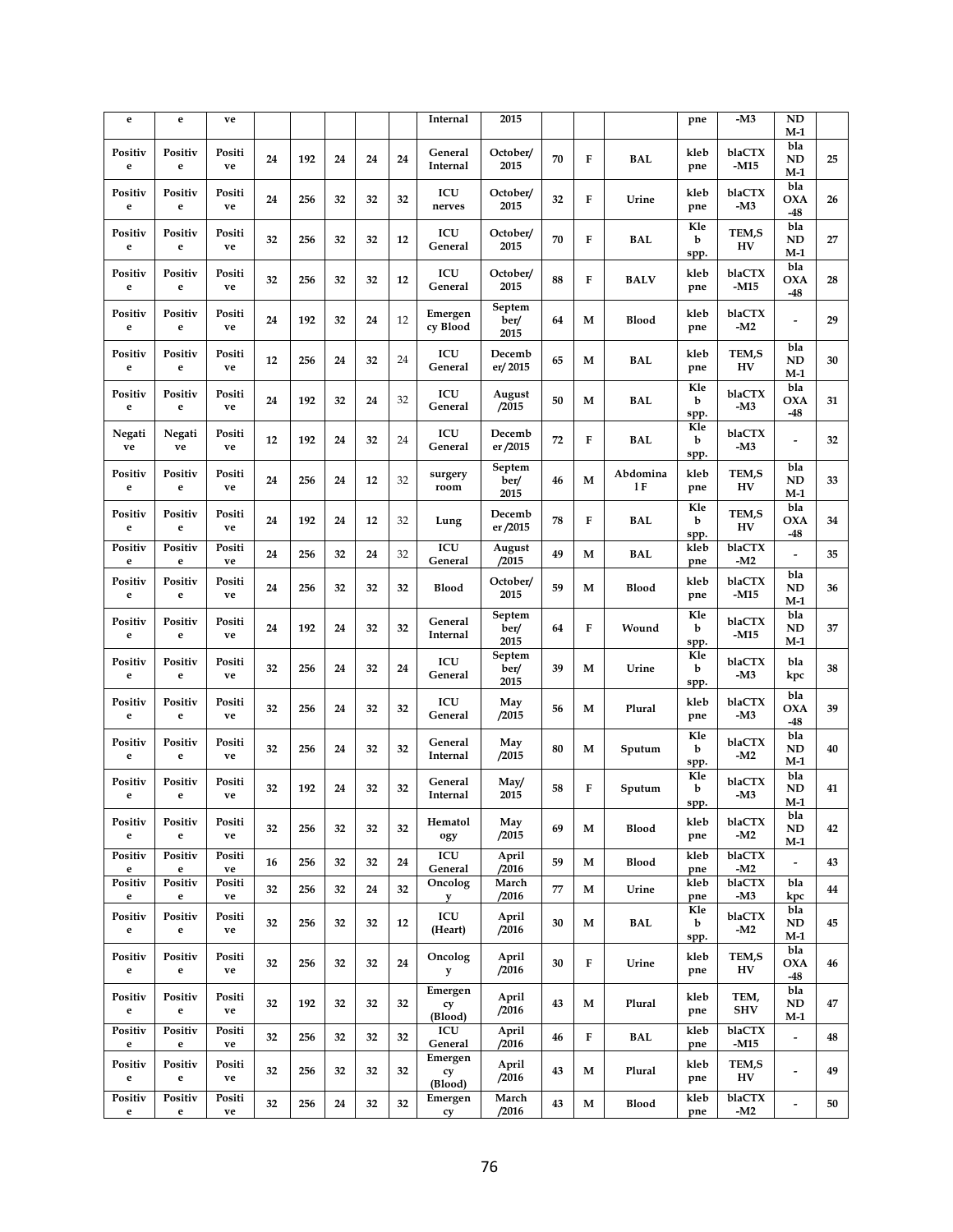|              |              |              |    |     |    |    |    | (Blood)                    |                |    |   |            |                  |                  |                            |    |
|--------------|--------------|--------------|----|-----|----|----|----|----------------------------|----------------|----|---|------------|------------------|------------------|----------------------------|----|
| Positiv<br>e | Positiv<br>e | Positi<br>ve | 16 | 256 | 32 | 32 | 32 | <b>POST</b><br><b>HSCT</b> | April<br>/2016 | 50 | F | <b>BAL</b> | Kle<br>b<br>spp. | TEM,S<br>HV      | -                          | 51 |
| Positiv<br>e | Positiv<br>e | Positi<br>ve | 32 | 256 | 24 | 32 | 32 | <b>POST</b><br><b>HSCT</b> | April<br>/2016 | 33 | F | Urine      | kleb<br>pne      | blaCTX<br>$-M2$  | bla<br>ND<br>$M-1$         | 52 |
| Positiv<br>e | Positiv<br>e | Positi<br>ve | 32 | 192 | 32 | 24 | 24 | ICU<br>(Heart)             | April<br>/2016 | 30 | M | Urine      | kleb<br>pne      | blaCTX<br>$-M2$  | bla<br><b>OXA</b><br>$-48$ | 53 |
| Positiv<br>e | Positiv<br>e | Positi<br>ve | 32 | 256 | 32 | 32 | 32 | ICU                        | March<br>/2016 | 72 | F | Blood      | kleb<br>pne      | blaCTX<br>$-M15$ | bla<br>ND<br>M-1           | 54 |

**Abbreviations: POST HSCT; Post-hematopoietic stem cell transplantation, BAL; Broncho alveolar lavage, MIC = Minimum inhibitory concentration; IMP = Imipenem; MHT = Modified hodge test; DDST = Double disk synergy test; ICU = Intensive care unit; Cp= Ciprofloxacin;IMP= Imipenem; MP= Meropenem; CAZ= Ceftazidime; CRO=Ceftriaxone ; CIM= Carbapenem Inactivation method; N= Isolates number; F=Female;M=Male; Cp Genes= Carbapenem Genes;** 

Coexistence of multiple gene-encoding ESBLs identified among the isolates included bla<sub>TEM</sub>, CTX-M bla<sub>SHV</sub>, and bla<sub>TEM</sub>, SHV (Fig. 1). Our PCR data demonstrated that among the *K. pneumoniae* clinical strains, bla<sub>CTX-M15</sub> 23 (42.6%) gene were the most prevalent in our hospital followed by group genes bla<sub>CTX-M2</sub> 11 (20.38%) and bla<sub>CTX-M3</sub> 10 (18.51). The distribution of CTX-M groups revealed that  $blacTx-M-15$ was the dominant subtype. In the present study, all 44 CTX-M–harboring Klebsiella isolates studied were found to be resistant to cefotaxime and ceftazidime by using the standard disk diffusion method and E-test MIC, according to the CLSI guidelines. Of the 55 high level resistance Klebsiella included in the study, 40 (74.0%) were found, by the PCR reaction test, to carry a carbapenemase-encoding gene, and all PCRpositives (100%) were shown to produce carbapenemase by the CIM except one isolate (Table 2). The results of MHT in all ESBL isolates were positive. BlaNDM1, blaOXA-48 and blaKPC were identified in carbapenem-resistant isolates, 22 (%40.7), 10 (%18.5), and 7 (%12.9) respectively**.**



**Fig1: Distribution of important Carbapenems resistance genes (KPC, OXA-48, and NDM1) among** *Klebsilla* **cultured from patients**



**Fig2: The MHT performed on a Muller Hinton Agar plate. (1) MH positive result** 



**Fig3: Distribution of Klebsiella isolates based on Sex and Age**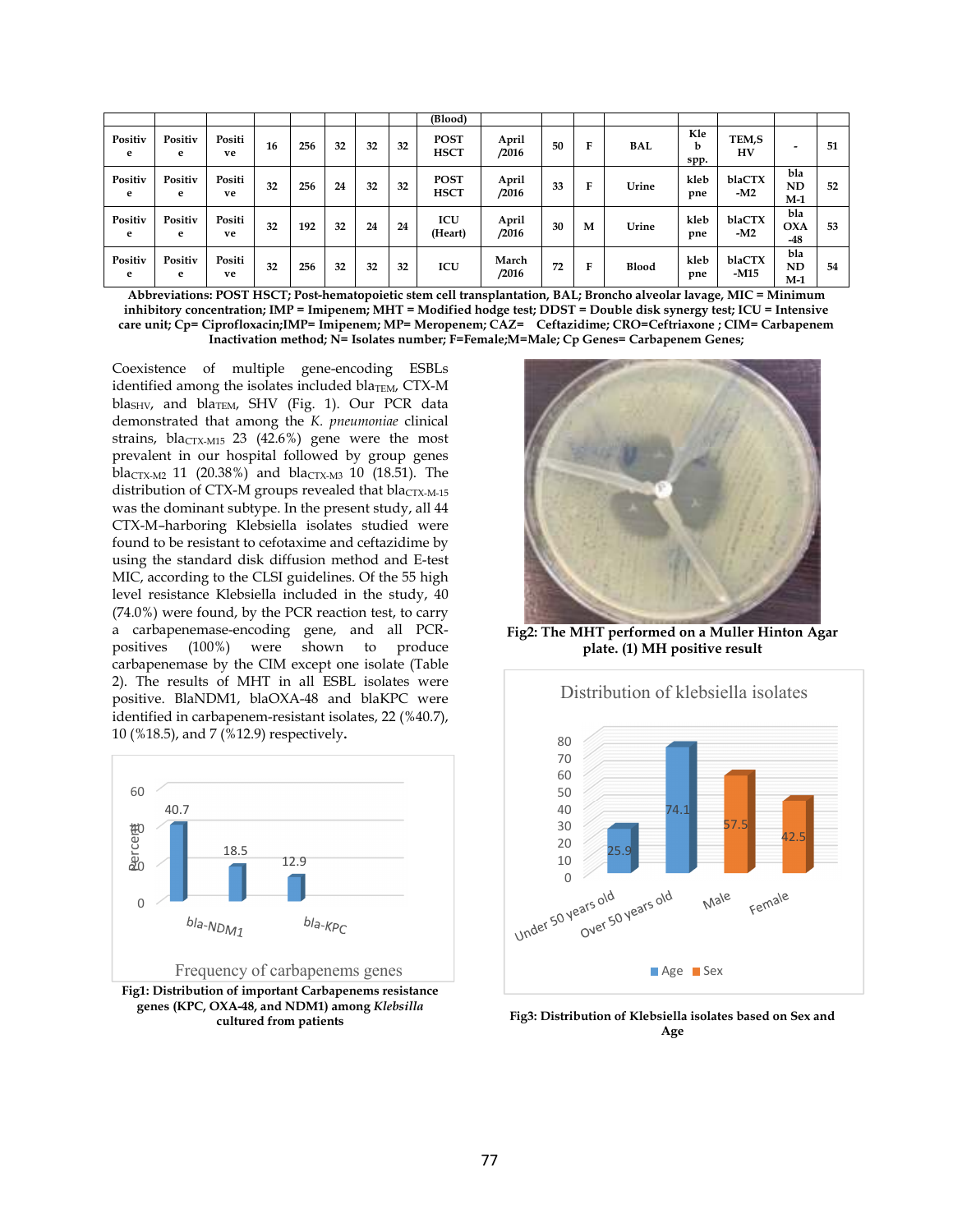

**Fig4: Distribution of Klebsiella positive samples** 

#### **DISCUSSION**

ESBL carbapenem-resistant Klebsiella (CRK) strains have become globally disseminated in recent years, causing concern over the control of hospital infections [14]. In this situation, with increasing high-level resistant isolates, early detection of CPK strains is critical. A study by van der Zwaluw et al. [15] showed that CIM is a new method having high specificity and sensitivity for detecting carbapenemase producers. The modified Hodge test and CIM methods were used in our research. Results demonstrated that, of the 54 isolates, only one was CIM-negative (2.0%), while all the other isolates emerged positive in the modified Hodge test. The application of the CIM test for the detection of carbapenem-resistant isolates in our study showed it is capable of detecting carbapenemase production. Using PCR, 40 (74%) of these isolates were found to contain a carbapenemaseencoding gene. These results of CIM are consistent with other findings stated by some other researches [14,15-19]. With respect to our research, CIM for the first time in Iran was found to be very efficient and low-cost in the recognition of carbapenemaseproducing K. *pneumoniae* isolates. In the clinical setting, the distribution of ESBL-producing *K. pneumoniae* was considered an important therapeutic and epidemiological concern. During the past decade, CTX-M.15, CTX-M-14, and CTX-M-2 have been the most prevalent CTX-M enzyme in different European countries and Iran [20,21]. The present study further showed that the CTX- $M_1$  group had a high (92.7%) prevalence in clinical ESBL-producing isolates, and the most common subtype was CTX-M15. In a study isolates  $(97.3\%)$  carried the blas<sub>HV</sub> gene [22]. Moreover, Ghafourian et al. [23], in contrast to our results in Iran, reported that 94% of K. pneumoniae strains harbored the bla<sub>SHV</sub> genotypes. In our study, TEM-1 and SHV-1 subtypes were the majority of subtypes of TEM and SHV in K. spp*.* strains. Further, it characterized all the K. pneumoniae isolates from the Labbafi Nejad and Zahedan hospitals that carried the SHV-11, TEM-1 subtypes, SHV-5, and SHV-12 were reported to be the dominant ESBLs in Iran [24,25]. In agreement with our study, Dedeic-Ljubovic et al. confirmed the presence of CTX-M-15 in KPC isolates, which belongs to the CTX-M-1 group [20], in one of the most important hospitals in Bosnia-Herzegovina. Researchers in South America introduced CTX-M-2 and CTX-M-8 enzymes as the predominant ESBL types [26]. Similar to our finding, in United States, CTX-M-15 was most common genotype but the CTX-M-4 and CTX-M-2 groups were rarely detected [26]. In contrast, with a low frequency of the CTX-M genotype among KP in the United States, our region showed a wide range of strains (high prevalence of carbapenem-resistant strains harbored bla<sub>CTX-M</sub>). Of 55 K. pneumoniae isolates, 22  $(40.7)$  were bla<sub>NDM-1</sub> positive. Our findings and previous studies indicate that the frequency of  $bla<sub>NDM-1</sub>$  harboring K. pneumoniae strains in Iranian hospitals show an increasing trend. A research by Zowawi et al. showed that the most common carbapenemase were 16 isolates of NDM and 35 isolates of OXA-48 types [27]. In our finding, the blaOXA-48-like gene was identified in 10 (18.5) isolates; while two isolates were positive in MHT and

by Agamy et al. in Saudi Arabia, a high number of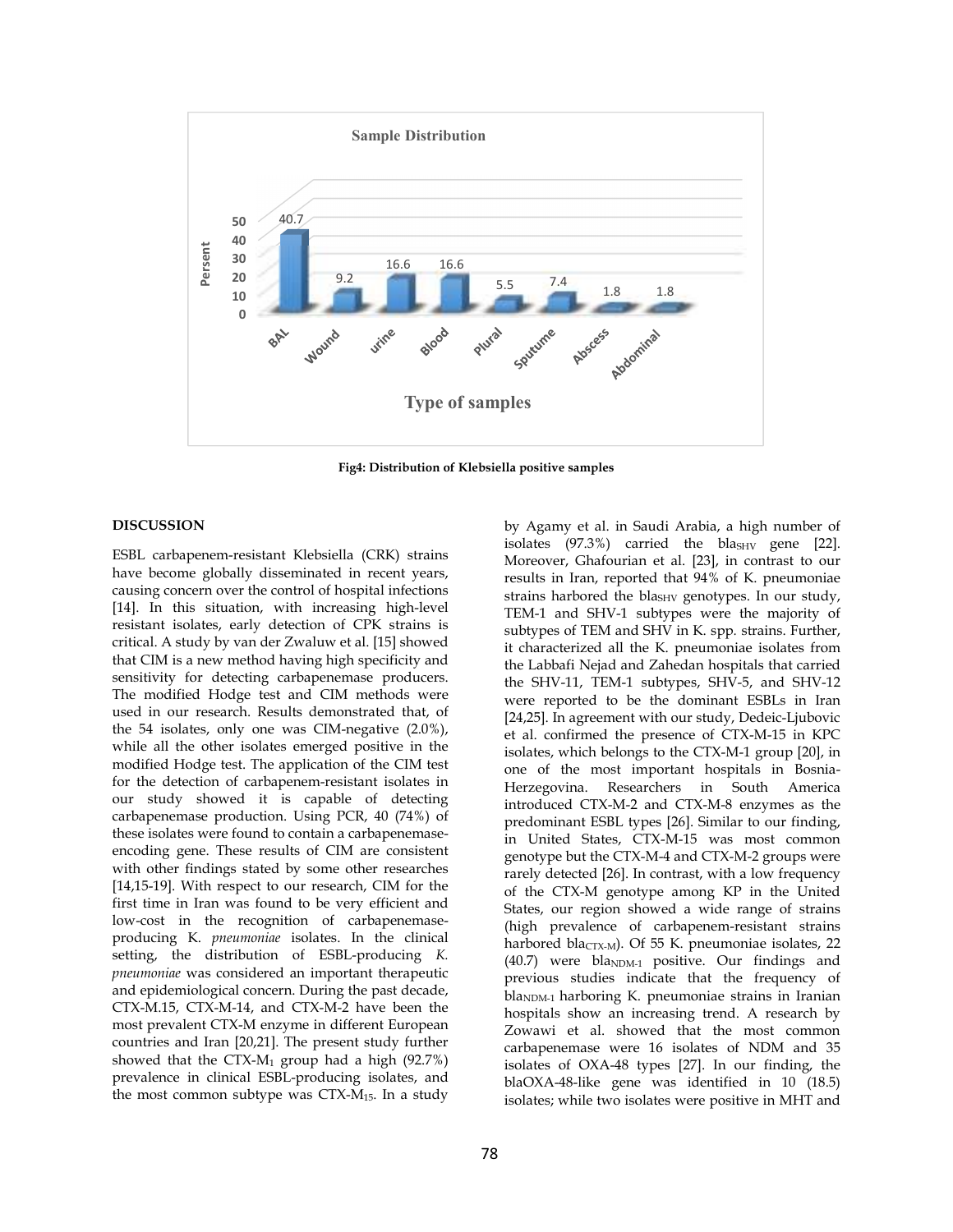CIM. Phenotype OXA-48-positive in KPC strains has been stated in several regions, including France, Russia, Turkey, Saudi Arabia, Taiwan, and China, and can be a serious concern in hospital settings [17]. In our study, a small number of carbapenem-resistant isolates lacked the targeted genes. The reasons for this may be the reduced permeability of the outer membrane, presence of other genes, AmpC betalactamases, and an extended-spectrum betalactamases (ESBLs) [17,28,29]. In the present study, we detected the bla<sub>KPC</sub> gene in just seven  $(12.9)$  CR isolates that were susceptible to tigecycline and polymyxin B. Similar to our findings, other KPCharboring isolates revealed a resistance to the majority of antimicrobial agents [30]. In summary, we have described for the first time the high coexistence of blaKPC/NDM1/OXA-48 and bla<sub>CTX-M</sub>-producing Klebsiella. spp. in KP isolates in Tehran, and characterized the CIM method as being efficient for the detection of CRK strains in hospital settings in Iran.

### **REFERENCES**

- 1. Bradford PA. 2001. Extended-spectrum βlactamases in the 21st century: characterization, epidemiology, and detection of this important resistance threat. Clin. Microbiol. Rev.14: 933-51.
- 2. Shahcheraghi F, Moezi H, Feizabadi MM. 2007. Distribution of TEM and SHV betalactamase genes among *Klebsiella pneumoniae* strains isolated from patients in Tehran. Med Sci Monit. 13: BR247-BR50.
- 3. Hawkey P. 2008. Prevalence and clonality of extended-spectrum β-lactamases in Asia. Clin Microbiol Infect.14 :159-65.
- 4. Feizabadi MM, Mahamadi-Yeganeh S, Mirsalehian A, Mirafshar S-M, Mahboobi M, Nili F. 2010. Genetic characterization of ESBL producing strains of *Klebsiella pneumoniae*  from Tehran hospitals. J infect dev countr. 4: 609-15.
- 5. Bush K. 2008. Extended‐spectrum β‐ lactamases in North America, 1987–2006. Clin Microbiol Infect. 14 :134-43.
- 6. Coque T, Baquero F, Canton R. 2008. Increasing prevalence of ESBL-producing Enterobacteriaceae in Europe. Euro Surveill. 13:19044.
- 7. Livermore DM, Canton R, Gniadkowski M, Nordmann P, Rossolini GM, Arlet G. 2007 CTX-M: changing the face of ESBLs in Europe. J Antimicrob Chemother. 59:165-74.
- 8. Lewis JS, Herrera M, Wickes B, Patterson JE, Jorgensen JH. 2007. First report of the emergence of CTX-M-type extended-

**Conclusion**: Our research confirmed that the CIM test is practicable in our laboratory and has a high capability of fast detection of CRK. We are faced with the emergence of CTX-M, OXA-48, KPC, and NDM<sup>1</sup> harboring CRK strains in our hospitals. All isolates showed a high level of resistance (ESBLpositive/carbapenem-positive), indicating a situation that was considered to pose a future threat and highlighting the necessity of further surveillance in a hospital setting. So, with the rapid emergence of multi-drug resistance isolates over time, the prevention of the spread of the CPK and the initiation of appropriate antimicrobial therapy will be a matter of serious concern in our clinical settings.

**Acknowledgment:** We thank all personnel of the Shariati Hospital's microbiology laboratory for their cooperation. This study was supported by the Tehran University of Medical Sciences, Grant No. 32152-31-  $02-95.$ 

> spectrum β-lactamases (ESBLs) as the predominant ESBL isolated in a US health care system. Antimicrob Agents Chemother. 51:4015-21.

- 9. Rocha FR, Pinto VPT, Barbosa FCB. 2016. The Spread of CTX-M-Type Extended-Spectrum β-Lactamases in Brazil: A Systematic Review. Microb. Drug Resist. 22 :301-11.
- 10. Cantón R, González-Alba JM, Galán JC.2012. CTX-M enzymes: origin and diffusion. front microbiol. 3:110.
- 11. Sharma D, Bhatt S.2014. A comprehensive review on ulcer healing potential of medicinal plants. Int J Pharm Pharm Sci. 6 :3- 11.
- 12. Ribeiro PCS, Monteiro AS, Marques SG, Monteiro SG, Monteiro-Neto V, Coqueiro MMM. 2016. Phenotypic and molecular detection of the bla KPC gene in clinical isolates from inpatients at hospitals in Sao Luis, MA, Brazil. BMC Infect Dis. 16 :737.
- 13. Aguirre-Quiñonero A, Cano M, Gamal D, Calvo J, Martínez-Martínez L. 2017. Evaluation of the carbapenem inactivation method (CIM) for detecting carbapenemase activity in enterobacteria. Diagn Microbiol Infect Dis. 88 :214-8.
- 14. Saito K, Nakano R, Suzuki Y, Nakano A, Ogawa Y, Yonekawa S. 2017. Suitability of carbapenem inactivation method (CIM) for detection of IMP metallo-β-lactamaseproducing Enterobacteriaceae. J Clin Microbiol Infect.55:1220-2.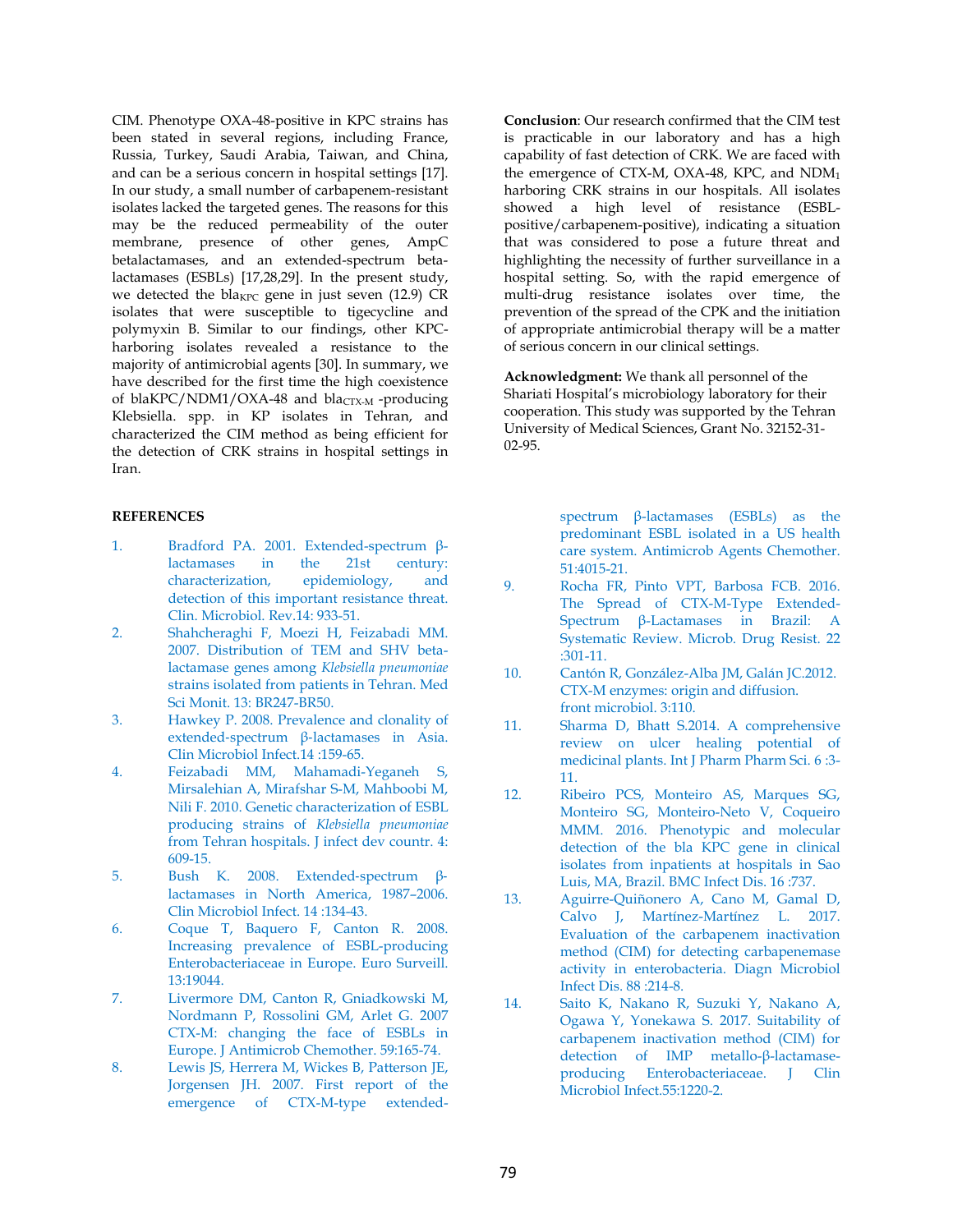- 15. van der Zwaluw K, de Haan A, Pluister GN, Bootsma HJ, de Neeling AJ, Schouls LM. 2015.The carbapenem inactivation method (CIM), a simple and low-cost alternative for the Carba NP test to assess phenotypic carbapenemase activity in gram-negative rods. PLoS One. 10:e0123690.
- 16. Pillai DR, Melano R, Rawte P, Lo S, Tijet N, Fuksa M, .2009. *Klebsiella pneumoniae*  carbapenemase, Canada. 15:827.
- 17. Hosseinzadeh Z, Ebrahim-Saraie HS, Sarvari J, Mardaneh J, Dehghani B, Rokni-Hosseini SMH. 2017. Emerge of bla NDM-1 and bla OXA-48-like harboring carbapenem-resistant Klebsiella pneumoniae isolates from hospitalized patients in southwestern Iran. J Chin Med Assoc. 81:536-54018.
- 18. Fursova NK, Astashkin EI, Knyazeva AI, Kartsev NN, Leonova ES, Ershova ON, et al. 2015. The spread of bla OXA-48 and bla OXA-244 carbapenemase genes among *Klebsiella pneumoniae*, Proteus mirabilis and Enterobacter spp. isolated in Moscow, Russia. Ann Clin Microbiol Antimicrob. 14  $.46.$
- 19. Akhi MT, Khalili Y, Ghotaslou R, Kafil HS, Yousefi S, Nagili B, et al. 2017. Carbapenem inactivation: a very affordable and highly specific method for phenotypic detection of carbapenemase-producing Pseudomonas aeruginosa isolates compared with other methods. J Chemother. 29 :144-9.
- 20. Dedeic-Ljubovic A, Hukic M, Pfeifer Y, Witte W, Padilla E, López‐Ramis I. 2017. Emergence of CTX-M-15 extended-spectrum<br>
B-lactamase-producing<br>
Klebsiella β-lactamase-producing pneumoniae isolates in Bosnia and Herzegovina. Clin Microbiol Infect. 16:152-6.
- 21. Yaghoubi S, Ranjbar R, Soltan Dallal MM, Shirazi MH, Sharifi-Yazdi MK.2017. The Frequency of Mutations in Quinolone Resistance-Determining Regions and Plasmid-Mediated Quinolone Resistance in Shigella Isolates Recovered from Pediatric Patients in Tehran, Iran: An Overlooked Problem. Microb. Drug Resist. 24 :699-706.
- 22. Al-Agamy MH, Shibl AM, Tawfik AF. 2009. Prevalence and molecular characterization of extended-spectrum  $β$ -lactamase-producing *Klebsiella pneumoniae* in Riyadh, Saudi Arabia. Ann Saudi Med.k.29:253.
- 23. Ghafourian S, bin Sekawi Z, Sadeghifard N, Mohebi R, Neela VK, Maleki A. 2011. The prevalence of ESBLs producing *Klebsiella pneumoniae* isolates in some major hospitals, Iran. Open Microbiol J.5:91.
- 24. Feizabadi MM, Delfani S, Raji N, Majnooni A, Aligholi M, Shahcheraghi F. 2010. Distribution of bla TEM, bla SHV, bla CTX-M genes among clinical isolates of Klebsiella pneumoniae at Labbafinejad Hospital, Tehran, Iran. Microb. Drug Resist. 16 :49-53.
- 25. Shahraki-Zahedani S, Rigi S, Bokaeian M, Ansari-Moghaddam A, Moghadampour M. 2016. First report of TEM-104-, SHV-99-, SHV-108-, and SHV-110-producing Klebsiella pneumoniae from Iran. Rev Soc Bras Med Trop. 49 :441-5.
- 26. Wang G, Huang T, Surendraiah PKM, Wang K, Komal R, Zhuge J. 2013. CTX-M β-Lactamase–producing Klebsiella pneumoniae in Suburban New York City, New York, USA. Emerg Infect Dis. 19:1803.
- 27. Zowawi HM, Sartor AL, Balkhy HH, Walsh TR, Al Johani SM, AlJindan RY. 2014. Molecular characterization of carbapenemase-producing Escherichia coli and *Klebsiella pneumoniae* in the countries of the Gulf cooperation council: dominance of OXA-48 and NDM producers. Antimicrob. Agents Chemother. 58 :3085-90.
- 28. Nobari S, Shahcheraghi F, Rahmati Ghezelgeh F, Valizadeh B. 2014. Molecular characterization of carbapenem-resistant strains of *Klebsiella pneumoniae* isolated from Iranian patients: first identification of blaKPC gene in Iran. Microb. Drug Resist. 20:285-93.
- 29. Shoja S, Ansari M, Faridi F, Azad M, Davoodian P, Javadpour S. 2014. Identification of Carbapenem-Resistant Klebsiella pneumoniae with Emphasis on New Delhi Metallo-Beta-Lactamase-1 (bla NDM-1) in Bandar Abbas, South of Iran. Microb. Drug Resist. 24 :447-54.
- 30. Endimiani A, Hujer AM, Perez F, Bethel CR, Hujer KM, Kroeger J. 2009. Characterization of bla KPC-containing Klebsiella pneumoniae isolates detected in different institutions in the Eastern USA. J Antimicrob Chemother. 63:427-37.
- 31. Yaghoubi S, Ranjbar R, Soltan Dallal MM, Shirazi MH, Sharifi-Yazdi MK. 2018. Frequency of Mutations in Quinolone Resistance-Determining Regions and Plasmid-Mediated Quinolone Resistance in Shigella Isolates Recovered from Pediatric Patients in Tehran, Iran: An Overlooked Problem. Microb. Drug Resist. 24: 699-706.
- 32. Rezaei-Hachesu P, Samad-Soltani T, Yaghoubi S, GhaziSaeedi M, Mirnia K, Masoumi-Asl H, Safdari R. 2018.